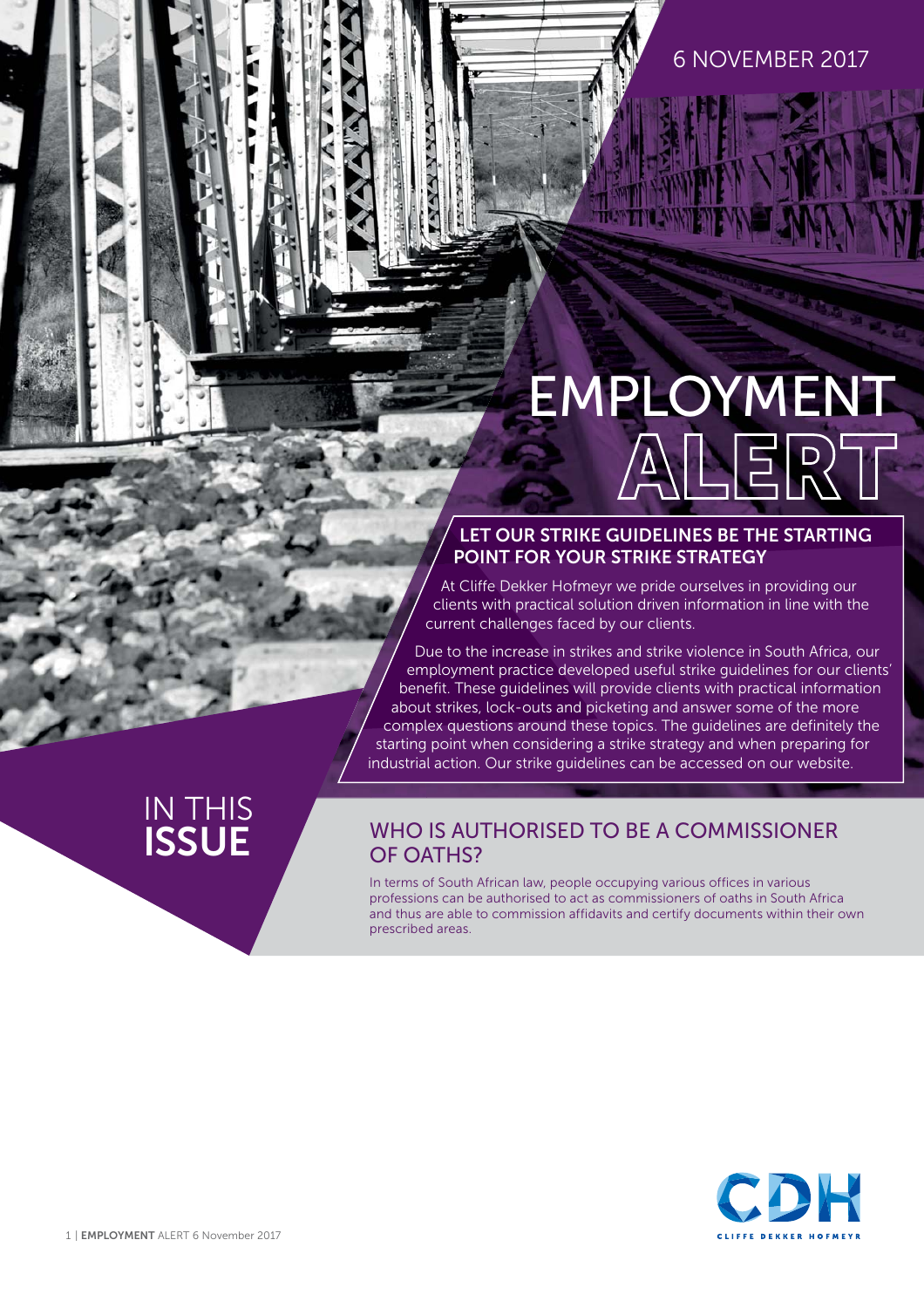## WHO IS AUTHORISED TO BE A COMMISSIONER OF OATHS?

*This legislation in South Africa prescribes which people in what offices may be designated commissioner of oaths as well as the powers assigned to these commissioners of oaths.*

*Section 7 of the Act prescribes the powers assigned to a commissioner of oaths as including the power to administer an oath or affirmation within the area for which he is a commissioner of oaths.*

In terms of South African law, people occupying various offices in various professions can be authorised to act as commissioners of oaths in South Africa and thus are able to commission affidavits and certify documents within their own prescribed areas.

The question as to who may be designated as a commissioner of oaths in South Africa is found in the Justices of the Peace and Commissioners of Oaths Act 16 of 1963 (Act) as well as its Regulations. This legislation in South Africa prescribes which people in what offices may be designated commissioner of oaths as well as the powers assigned to these commissioners of oaths.

According to s5 of the Act, a commissioner of oaths can be any person appointed as such by the Minister of Justice (Minister) or appointed by any officer of the Department of Justice with the rank of a director authorised in writing by the Minister. Any persons appointed as a commissioner of oaths in terms of s5 of the Act will hold office in any area fixed by the Minister or delegated officer and shall hold such office during the Minister's pleasure. Section 6 of the Act provides the Minister with further powers to designate the holder of any office as an *ex officio* commissioner of oaths for any area specified in a notice published in the Government Gazette. This provision also extends the power of the Minister to be able to withdraw and/or amend any such notice.

Section 7 of the Act prescribes the powers assigned to a commissioner of oaths as including, amongst other things, the power to administer an oath or affirmation within the area for which he is a commissioner of oaths.

The regulations regarding the Designation of Commissioners of Oaths in terms of s6 of the Act (GN 903 in GG19033 of 10 July 1998 as amended, and GN 109 in GG22030 of 2 February 2001) provide a list of various offices which are designated by the Minister to be commissioners of oaths. Amongst the most notable listed offices are members of the National Executive, which includes the President or the Acting President of the Republic of South Africa, Ministers and Deputy Ministers. From the administration of justice branch, we note that Advocates who are admitted in terms of the Admission of Advocates Act, 1964 and its subsequent amendments, as well as Attorneys admitted in terms of the Attorneys Act 1979, as well as notaries and conveyancers, are amongst the designated offices. The regulations provide an exhaustive list of all the offices which are designated as commissioners of oaths and who are authorised to administer an oath or take an affirmation.

In the event that a particular office is not designated as a commissioner of oaths by the Minister, any persons occupying a position that has not been designated may apply to the Department of Justice and Constitutional Development (Department of Justice) to be designated as a commissioner of oaths. Such application is done through the completion of a prescribed form referred to as form J5. This form is available at both Magistrates and Regional offices of the Department of Justice as well as electronically on the Department's website.

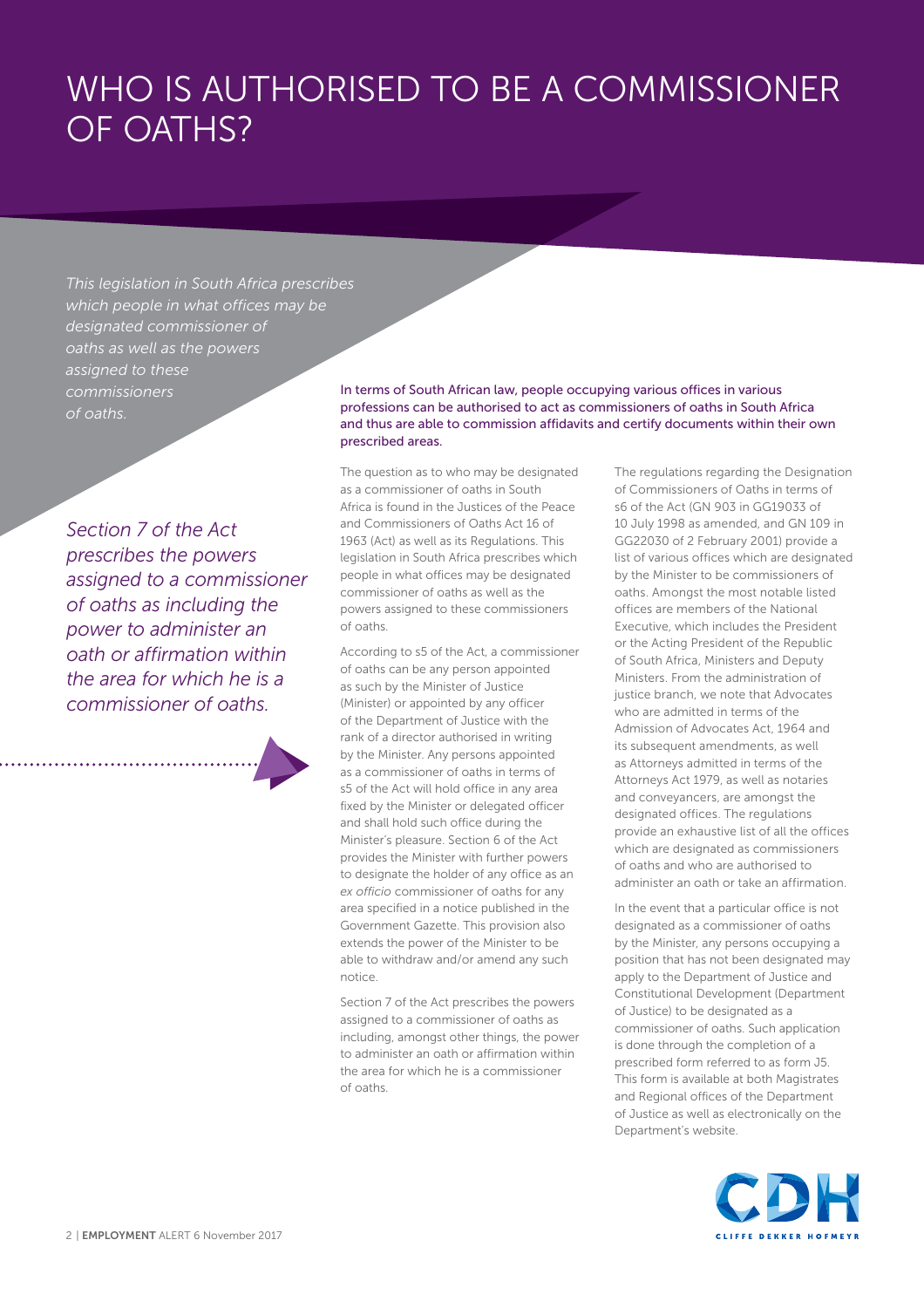## WHO IS AUTHORISED TO BE A COMMISSIONER OF OATHS?

#### **CONTINUED**

*A designated commissioner of oaths is only designated as such for the period in terms of which they occupy the particular designated post or capacity of the post.* 

A designated commissioner of oaths is only designated as such for the period in terms of which they occupy the particular designated post or capacity of the post. As soon as one resigns or retires from the designated post or capacity, one automatically seizes to be an *ex officio*  commissioner of oaths. Should a person wish to remain a commissioner of oaths upon resignation or retirement, they would have to reapply to the Department of Justice by completion of the prescribed application form J5 as well as supplying its supporting documentation.

It is, however, not clear from the Act what criteria are used to determine which offices are suitable for designation as commissioners of oaths. What is noted, however, from form J5, is that an applicant who applies to be a commissioner of oaths is required to motivate why

their appointment as commissioner of oaths would be in the public's interest. This is one of the considerations that the Department of Justice will take into account in a person's application. It appears, therefore that, if one's appointment would be in the public interests, one may be designated as such.

In conclusion, the answer as to which offices are bestowed with the authority to be commissioners of oaths is thus found in the regulations of the Act. The Minister reserves the right to amend these regulations by including and excluding certain offices as commissioners of oaths by way of Notices in the Government Gazette, therefore the list may change from time to time.

Gavin Stansfield and Zola Mcaciso



Employment



Employment 





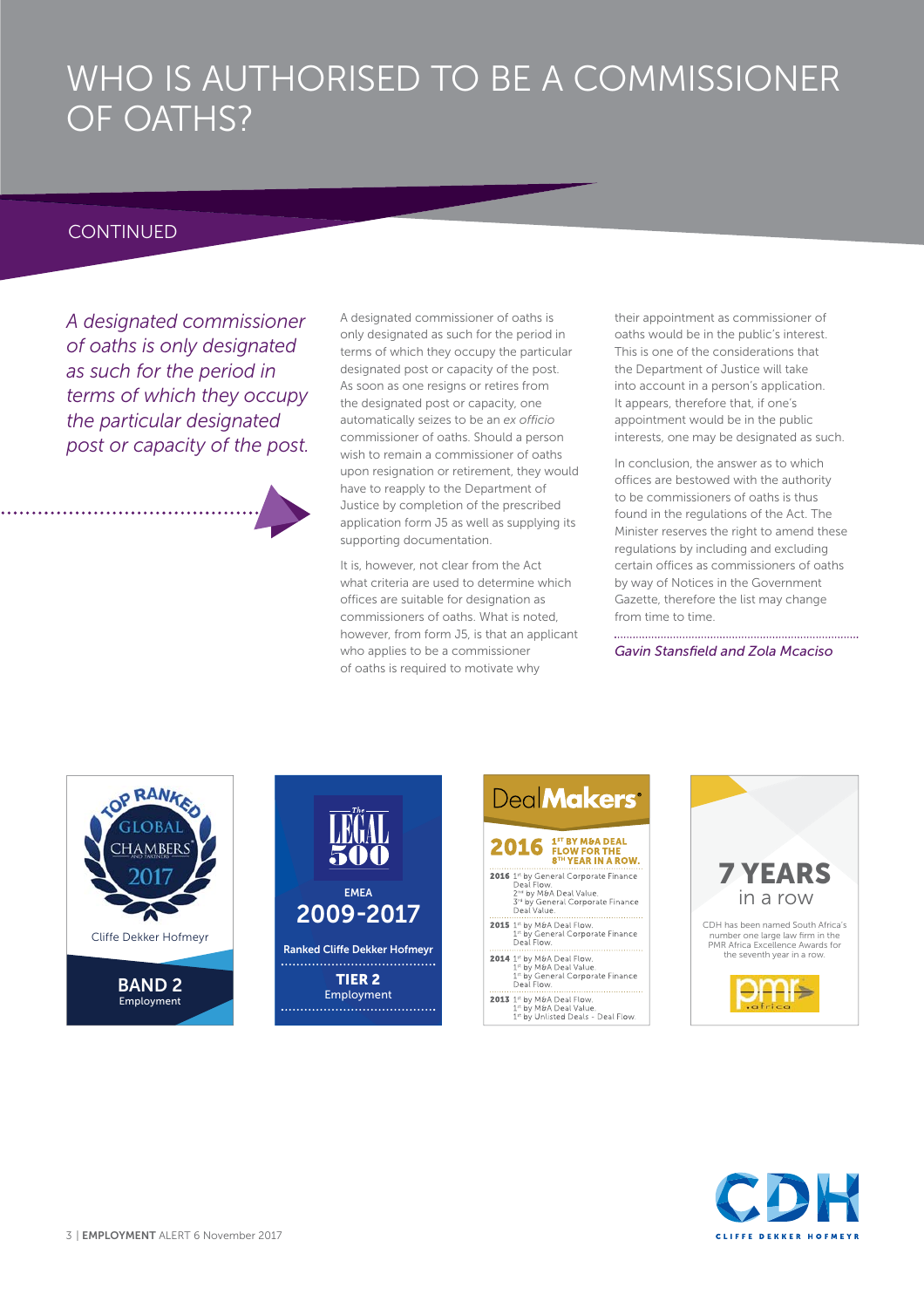

### **Employment** Strike Guideline

#### **Find out when a lock-out will be protected.**

**Example 2 [Click here to](https://www.cliffedekkerhofmeyr.com/export/sites/cdh/en/practice-areas/downloads/Employment-Strike-Guideline.pdf) find out more** 

CHAMBERS GLOBAL 2014 - 2017 ranks our Employment practice in Band 2: Employment. Aadil Patel ranked by CHAMBERS GLOBAL 2015 - 2017 in Band 2: Employment. Hugo Pienaar ranked by CHAMBERS GLOBAL 2014 - 2017 in Band 2: Employment. Fiona Leppan ranked by CHAMBERS GLOBAL 2017 in Band 3: Employment. Gillian Lumb ranked by CHAMBERS GLOBAL 2017 in Band 4: Employment.



**图 [CLICK HERE](https://www.cliffedekkerhofmeyr.com/export/sites/cdh/en/practice-areas/downloads/Social-Media-and-the-Workplace-Guideline.pdf) FOR THE LATEST SOCIAL**  You **MEDIA AND THE WORKPLACE**  Tube<sup>1</sup> **GUIDELINE**L

Michael Yeates named winner in the **2015** and **2016 ILO Client Choice International**  Awards in the category 'Employment and Benefits, South Africa'.